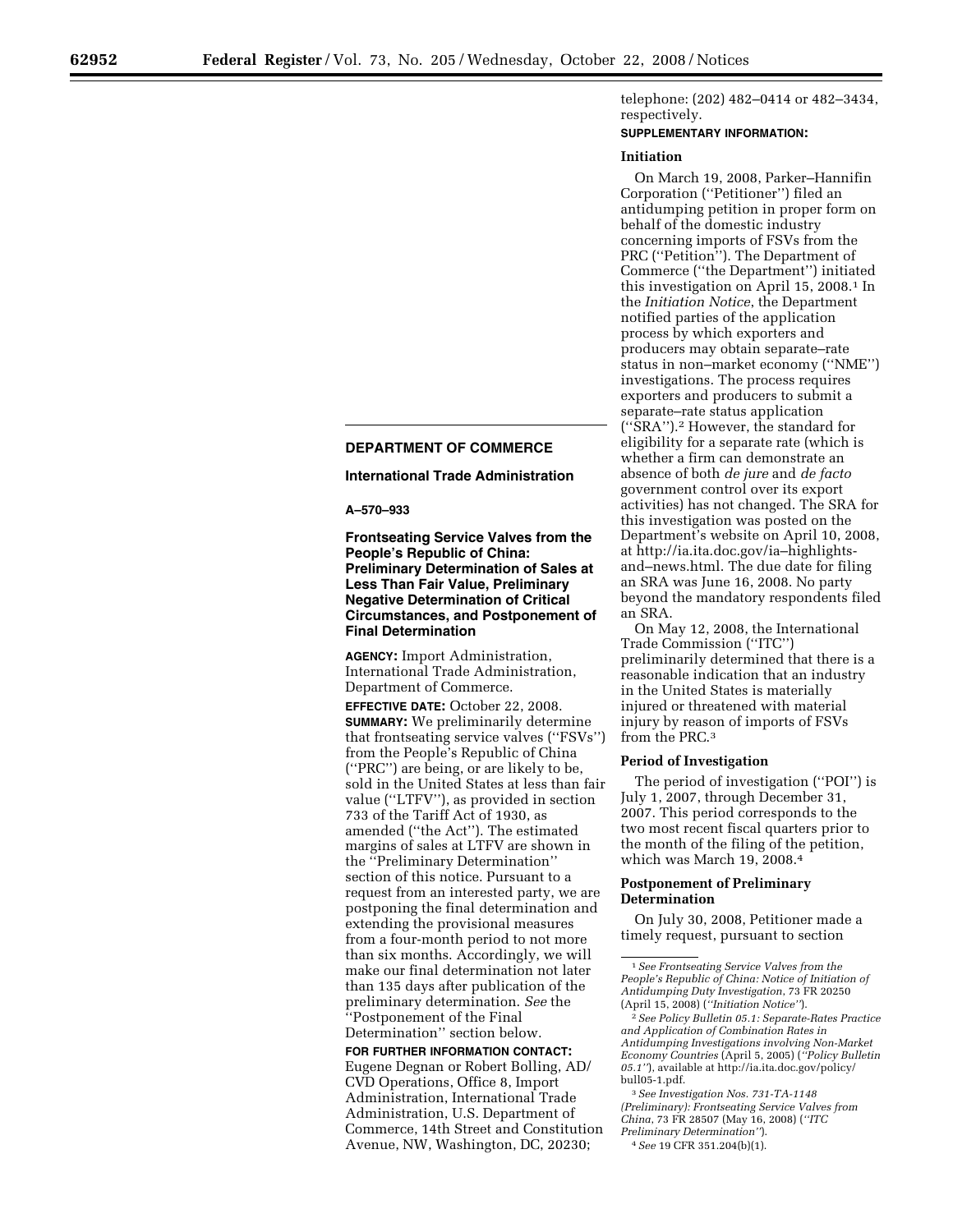733(c)(1)(A) of the Act and 19 CFR 351.205(b)(2) and (e), for a 50-day postponement of the preliminary determination. On August 11, 2008, the Department published a postponement of the preliminary antidumping duty determination on FSVs from the PRC.<sup>5</sup>

## **Postponement of Final Determination and Extension of Provisional Measures**

On October 7 2008, Zhejiang Sanhua Co., Ltd. (''Sanhua'') made a timely request pursuant to section  $735(a)(2)(A)$ of the Act and 19 CFR 351.210(b)(2)(ii) that the Department postpone the final determination and extend the provisional measures from a four-month period to not more than six months in duration. We are granting Sanhua's request in accordance with section 733(a)(2)(A) of the Act and 19 CFR 351.210(b)(2)(ii).

## **Scope of Investigation**

The merchandise covered by this investigation is frontseating service valves, assembled or unassembled, complete or incomplete, and certain parts thereof. Frontseating service valves contain a sealing surface on the front side of the valve stem that allows the indoor unit or outdoor unit to be isolated from the refrigerant stream when the air conditioning or refrigeration unit is being serviced. Frontseating service valves rely on an elastomer seal when the stem cap is removed for servicing and the stem cap metal to metal seat to create this seal to the atmosphere during normal operation.6

For purposes of the scope, the term ''unassembled'' frontseating service valve means a brazed subassembly requiring any one or more of the following processes: the insertion of a valve core pin, the insertion of a valve stem and/or O ring, the application or installation of a stem cap, charge port cap or tube dust cap. The term ''complete'' frontseating service valve means a product sold ready for installation into an air conditioning or refrigeration unit. The term ''incomplete'' frontseating service valve means a product that when sold is in

multiple pieces, sections, subassemblies or components and is incapable of being installed into an air conditioning or refrigeration unit as a single, unified valve without further assembly.

The major parts or components of frontseating service valves intended to be covered by the scope under the term ''certain parts thereof'' are any brazed subassembly consisting of any two or more of the following components: a valve body, field connection tube, factory connection tube or valve charge port. The valve body is a rectangular block, or brass forging, machined to be hollow in the interior, with a generally square shaped seat (bottom of body). The field connection tube and factory connection tube consist of copper or other metallic tubing, cut to length, shaped and brazed to the valve body in order to create two ports, the factory connection tube and the field connection tube, each on opposite sides of the valve assembly body. The valve charge port is a service port via which a hose connection can be used to charge or evacuate the refrigerant medium or to monitor the system pressure for diagnostic purposes.

The scope includes frontseating service valves of any size, configuration, material composition or connection type. Frontseating service valves are classified under subheading 8481.80.1095, and also have been classified under subheading 8415.90.80.85, of the Harmonized Tariff Schedule of the United States (''HTSUS''). It is possible for frontseating service valves to be manufactured out of primary materials other than copper and brass, in which case they would be classified under HTSUS subheadings 8481.80.3040, 8481.80.3090, or 8481.80.5090. In addition, if unassembled or incomplete frontseating service valves are imported, the various parts or components would be classified under HTSUS subheadings 8481.90.1000, 8481.90.3000, or 8481.90.5000. The HTSUS subheadings are provided for convenience and customs purposes, but the written description of the scope is dispositive.

#### **Scope Comments**

We set aside a period for interested parties to raise issues regarding product coverage. *See Antidumping Duties; Countervailing Duties; Final Rule*, 62 FR 27296, 27323 (May 19, 1997). In our *Initiation Notice*, we encouraged parties to submit such comments regarding the scope of the merchandise under investigation by April 28, 2008. On April 28, 2008, Sanhua submitted scope comments. No other party submitted scope comments. On May 8, 2008,

Petitioner submitted rebuttal scope comments. No other party submitted rebuttal comments. Sanhua requested that the Department limit the scope to FSVs made of brass or copper and not include forged products with integrated feet because the scope as written covers too broad a range of service valves. Sanhua argues that service valves may erroneously be classified as FSVs when they enter the United States under the current scope description. Specifically, Sanhua contends that the scope as written currently suggests that FSVs are made of any material. Sanhua argues that, in fact, FSVs must stand up to certain operating conditions and brass FSVs are the only product that meet those conditions and demands. Petitioner argues that the Department should not consider any changes that would limit the scope to specific material composition, mounting type or that would attempt to remove all forged valve bodies from the scope.

In the *Initiation Notice*,7 we stated that the scope of merchandise includes FSVs of any size, configuration, material composition or connection type. FSVs are classified under subheading 8481.80.1095, and also have been classified under subheading 8415.90.80.85 of the HTSUS. Additionally, we stated that it is possible for FSVs to be manufactured out of primary materials other than copper and brass, in which case they would be classified under HTSUS subheadings 8481.80.3040, 8481.80.3090, or 8481.80.5090. Based upon the above, we have preliminarily determined that the scope of the merchandise under consideration as it is currently written clearly describes the scope of the merchandise under consideration.

## **Non–Market Economy Country**

For purposes of initiation, Petitioner submitted an LTFV analysis for the PRC as an NME.8 Recently, the Department examined the PRC's market status and determined that NME status should continue for the PRC.9 Additionally, in recent investigations, the Department also treated the PRC as an NME country.10 In accordance with section

<sup>5</sup>*See Postponement of Preliminary Determination of Antidumping Duty Investigation: Frontseating Service Valves from the People's Republic of China*, 73 FR 46586 (August 11, 2008).

<sup>6</sup>The frontseating service valve differs from a backseating service valve in that a backseating service valve has two sealing surfaces on the valve stem. This difference typically incorporates a valve stem on a backseating service valve to be machined of steel, where an frontseating service valve has a brass stem. The backseating service valve dual stem seal (on the back side of the stem), creates a metal to metal seal when the valve is in the open position, thus, sealing the stem from the atmosphere.

<sup>7</sup>*See Initiation Notice*, 73 FR at 20251.

<sup>8</sup>*See Initiation Notice*, 73 FR at 20253.

<sup>9</sup>*See* the Department's memorandum entitled, ''Antidumping Duty Investigation of Certain Lined Paper Products from the People's Republic of China (''China'')-China's status as a non-market economy (''NME''),'' dated August 30, 2006. This document is available online at: http:// ia.ita.doc.gov/ download/prc-nmestatus/ prc-lined-paper-memo-08302006.pdf.

<sup>10</sup>*See Electrolytic Manganese Dioxide from the People's Republic of China: Final Determination of*  Continued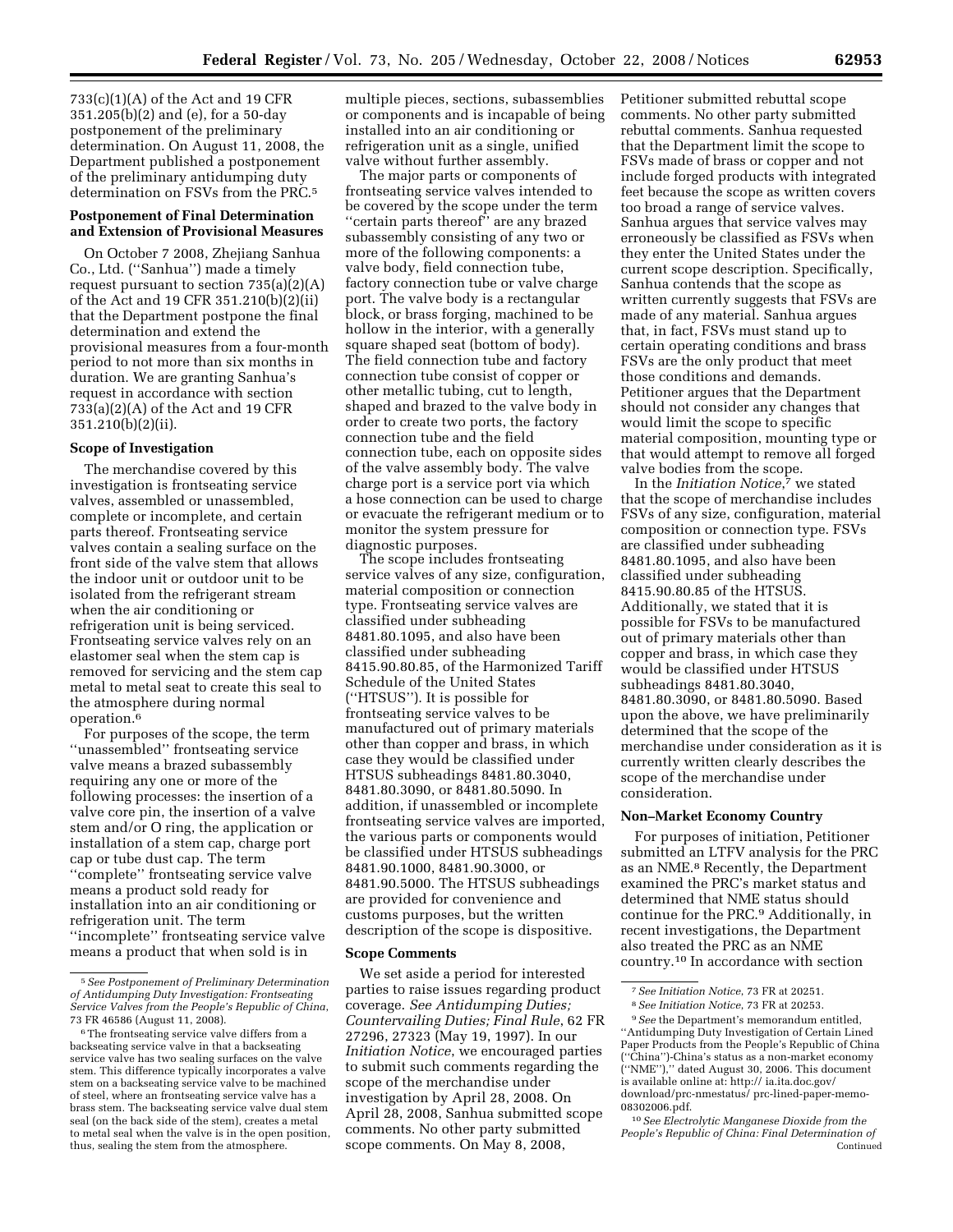771(18)(C)(i) of the Act, the NME status remains in effect until revoked by the Department. The presumption of the NME status of the PRC has not been revoked by the Department and, therefore, remains in effect for purposes of this investigation.

#### **Selection of Respondents**

The Department issued its Quantity and Value (''Q&V'') questionnaire to Zhejiang DunAnn Hetian Metal Co., Ltd. (''DunAn''), Sanhua, and Anhui Tianda Group, Ltd. (''Tianda''), exporters of FSVs from the PRC. In its Q&V questionnaire the Department requested that the firms provide a response on May 8, 2008. On May 8, 2008, DunAn and Sanhua each submitted a Q&V questionnaire response. Both DunAn and Sanhua stated that they exported FSV's to the United States during the POI. The Department did not receive a Q&V response from Tianda. On June 30, 2008, the Department selected DunAn and Sanhua as mandatory respondents and issued an antidumping duty questionnaire to both companies.

#### **Surrogate Country**

Section 773(c)(1) of the Act directs the Department to base normal value (''NV'') on the NME producer's factors of production (''FOPs''), valued in a surrogate market economy (''ME'') country or countries considered to be appropriate by the Department. In accordance with section 773(c)(4) of the Act, in valuing the FOPs, the Department shall use, to the extent possible, the prices or costs of the FOPs in one or more ME countries that are: (1) at a level of economic development comparable to that of the NME country; and (2) significant producers of comparable merchandise. The sources of the surrogate factor values are discussed under the ''Factor Valuations'' section below. *See also*  Factor Valuation Memorandum.11

On September 10, 2008, the Department determined that India, Indonesia, Thailand, the Philippines, and Colombia are countries comparable to the PRC in terms of economic development.12 On September 11, 2008,

12''*See* the Department's memorandum entitled, ''Antidumping Duty Investigation of Frontseating Service Valves ("FSVs") from the People's Republic of China (''PRC''): Request for a List of Surrogate Countries'' from the office of Policy, dated September 10, 2008 (identifying the list of potential

the Department requested comments on the selection of a surrogate country from the interested parties in this investigation. Petitioner and DunAn submitted comments on September 22, 2008. Both Petitioner and DunAn stated the Department should select India as the surrogate country.

The Department's practice is to select an appropriate surrogate country from the Policy Memorandum based on the availability and reliability of data from the countries that are significant producers of comparable merchandise. In this case, we found that India is at a level of economic development comparable to that of the PRC, is a significant producer of comparable merchandise (*i.e.*, FSVs) and has publicly available and reliable data. Accordingly, we selected India as the primary surrogate country for purposes of valuing the FOPs in the calculation of NV because it meets the Department's criteria for surrogate country selection.13 We obtained and relied upon publicly available information wherever possible.

In accordance with 19 CFR 351.301(c)(3)(i), for the final determination in antidumping investigations, interested parties may submit publicly available information to value FOPs under 19 CFR 351.408(c) within 40 days after the date of publication of this preliminary determination.14

### **Separate Rates**

In the *Initiation Notice*, the Department notified parties of the recent application process by which exporters and producers may obtain separate–rate status in NME investigations. *See Initiation Notice* at 20254. The process requires exporters and producers to submit an SRA. *See also Policy Bulletin 05.1*.15 However, the standard for

14 In accordance with 19 CFR 351.301(c)(1), for the final determination of this investigation, interested parties may submit factual information to rebut, clarify, or correct factual information submitted by an interested party less than ten days before, on, or after, the applicable deadline for submission of such factual information. However, the Department notes that 19 CFR 351.301(c)(1) permits new information only insofar as it rebuts, clarifies, or corrects information recently placed on the record. The Department generally cannot accept the submission of additional, previously absentfrom-the-record alternative surrogate value information pursuant to 19 CFR 351.301(c)(1). *See Glycine from the People's Republic of China: Final Results of Antidumping Duty Administrative Review and Final Rescission, in Part*, 72 FR 58809 (October 17, 2007) and accompanying Issues and

<sup>15</sup> Policy Bulletin 05.1 states: "while continuing the practice of assigning separate rates only to

eligibility for a separate rate (which is whether a firm can demonstrate an absence of both *de jure* and *de facto*  government control over its export activities) has not changed.

In proceedings involving NME countries, the Department has a rebuttable presumption that all companies within the country are subject to government control and thus should be assessed a single antidumping duty rate. It is the Department's policy to assign all exporters of merchandise subject to this investigation in an NME country this single rate unless an exporter can demonstrate that it is sufficiently independent so as to be entitled to a separate rate. *See Policy Bulletin 05.1*. Exporters can demonstrate this independence through the absence of both de jure and de facto government control over export activities. The Department analyzes each entity exporting the merchandise subject to this investigation under a test arising from the *Notice of Final Determination of Sales at Less Than Fair Value: Sparklers from the People's Republic of China*, 56 FR 20588 (May 6, 1991) (''Sparklers''), as further developed in *Notice of Final Determination of Sales at Less Than Fair Value: Silicon Carbide from the People's Republic of China*, 59 FR 22585 (May 2, 1994) (''*Silicon Carbide*''). However, if the Department determines that a company is wholly foreign–owned or located in an ME, then a separate–rate analysis is not necessary to determine whether it is independent from government control.

#### *A. Separate–Rate Recipients*

In this investigation, no company reported that it is wholly owned by individuals or companies located in an ME or that it is located outside the PRC. Therefore, we are not addressing these ownership structures in this preliminary determination.

1. Joint Ventures between Chinese and Foreign Companies or Wholly Chinese–Owned Companies

exporters, all separate rates that the Department will now assign in its NME investigations will be specific to those producers that supplied the exporter during the period of investigation. Note, however, that one rate is calculated for the exporter and all of the producers which supplied subject merchandise to it during the period of investigation. This practice applied both to mandatory respondents receiving an individually calculated separate rate as well as the pool of non-investigated firms receiving the weighted-average of the individually calculated rates. This practice is referred to as the application of ''combination rates'' because such rates apply to specific combinations of exporters and one or more producers. The cashdeposit rate assigned to an exporter will apply only to merchandise both exported by the firm in question and produced by a firm that supplied the exporter during the period of investigation.'' *See Policy Bulletin 05.1* at 6.

*Sales at Less Than Fair Value*, 73 FR 48195 (August 18, 2008).

<sup>11</sup>*See* the Department's memorandum entitled, ''Antidumping Duty Investigation of Frontseating Service Valves from the People's Republic of China: Factor Valuations for the Preliminary Determination,'' dated concurrently with this notice (''Factor Valuation Memorandum'').

surrogate countries comparable to the PRC in terms of economic comparability) (''Policy Memorandum").<br><sup>13"</sup>See Id.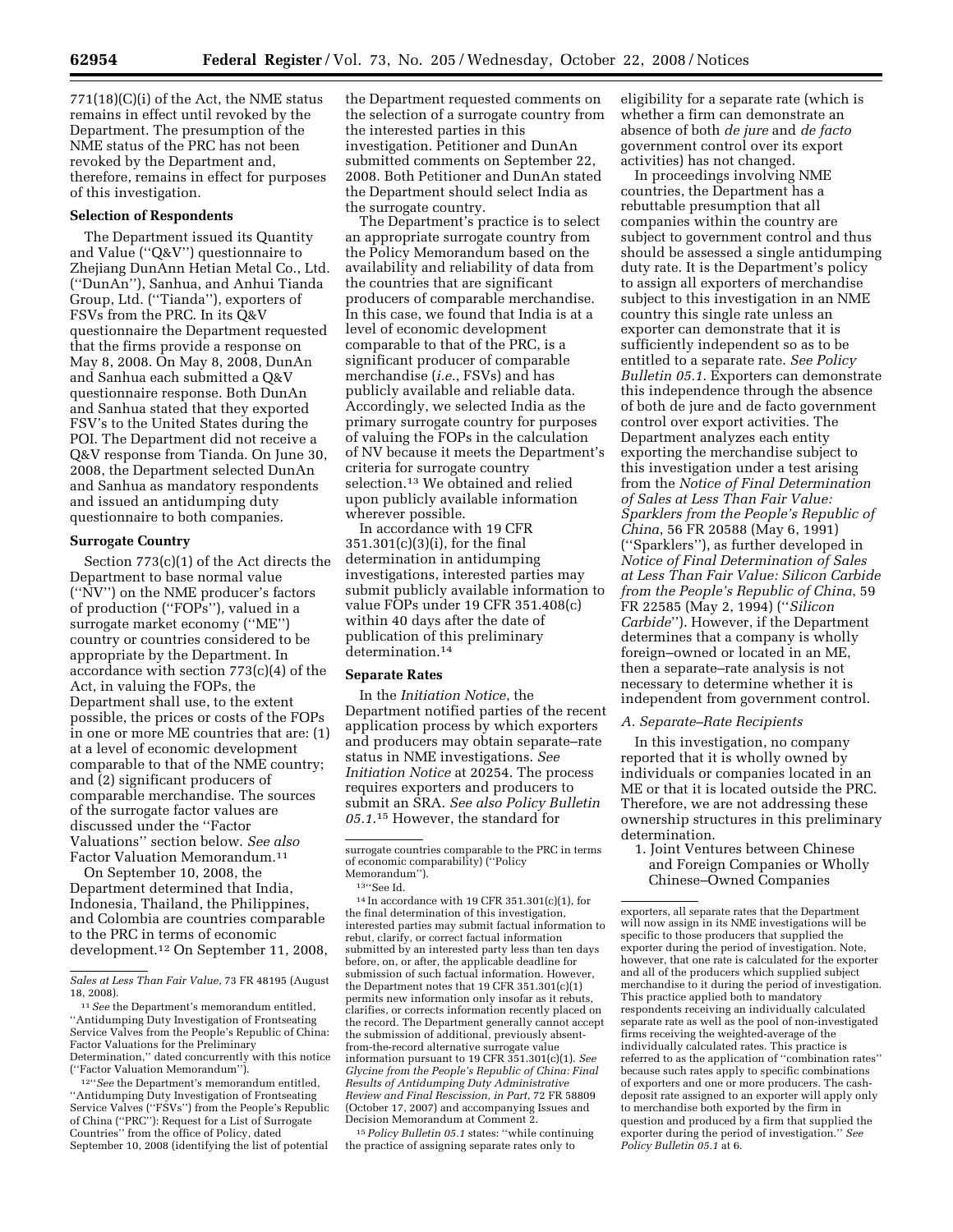In this investigation no company reported that its ownership structure is that of a wholly Chinese–owned company. However, both respondents examined (*i.e.*, DunAn and Sanhua) reported that they are joint ventures between Chinese and foreign companies. Therefore, the Department must analyze whether DunAn and Sanhua can demonstrate the absence of both *de jure* and *de facto* government control over their export activities.

a. Absence of *De Jure* Control The Department considers the following *de jure* criteria in determining whether an individual company may be granted a separate rate: (1) an absence of restrictive stipulations associated with an individual exporter's business and export licenses; (2) any legislative enactments decentralizing control of companies; and (3) other formal measures by the government decentralizing control of companies. *See Sparklers*, 56 FR at 20589.

The evidence provided by DunAn and Sanhua supports a preliminary finding of *de jure* absence of government control based on the following: (1) an absence of restrictive stipulations associated with the individual exporters' business and export licenses; (2) there are applicable legislative enactments decentralizing control of the companies; and (3) there are formal measures by the government decentralizing control of companies. *See, e.g.*, DunAn's and Sanhua's SRA submissions dated June 17, 2008, and June 13, 2008, respectively.

b. Absence of *De Facto* Control

Typically the Department considers four factors in evaluating whether each respondent is subject to *de facto*  government control of its export functions: (1) whether the export prices are set by or are subject to the approval of a government agency; (2) whether the respondent has authority to negotiate and sign contracts and other agreements; (3) whether the respondent has autonomy from the government in making decisions regarding the selection of management; and (4) whether the respondent retains the proceeds of its export sales and makes independent decisions regarding disposition of profits or financing of losses. *See Silicon Carbide*, 59 FR at 22586–87; *see also Notice of Final Determination of Sales at Less Than Fair Value: Furfuryl Alcohol From the People's Republic of China*, 60 FR 22544, 22545 (May 8, 1995). The Department has determined that an analysis of *de facto* control is critical in determining whether respondents are, in fact, subject to a degree of government control which would

preclude the Department from assigning separate rates.

The evidence placed on the record of this investigation by DunAn and Sanhua demonstrate an absence of *de jure* and *de facto* government control with respect to their respective exports of the merchandise under investigation, in accordance with the criteria identified in *Sparklers* and *Silicon Carbide*.16

### *B. Companies Not Receiving a Separate Rate*

The Department has determined that all parties applying for a separate rate in this segment of the proceeding have demonstrated an absence of government control both in law and in fact (see discussion above), and is, therefore, not denying separate–rate status to any respondent that has applied (*i.e.*, DunAn and Sanhua).

## **Facts Available and the PRC–wide Entity**

Section 776(a)(1) and (2) of the Act provides that the Department shall apply ''facts otherwise available'' if necessary information is not on the record or an interested party or any other person (A) withholds information that has been requested, (B) fails to provide information within the deadlines established, or in the form and manner requested by the Department, subject to subsections (c)(1) and (e) of section 782 of the Act, (C) significantly impedes a proceeding, or (D) provides information that cannot be verified as provided by section 782(i) of the Act.

Where the Department determines that a response to a request for information does not comply with the request, section 782(d) of the Act provides that the Department will so inform the party submitting the response and will, to the extent practicable, provide that party the opportunity to remedy or explain the deficiency. If the party fails to remedy the deficiency within the applicable time limits, subject to section 782(e) of the Act, the Department may disregard all or part of the original and subsequent responses, as appropriate. Pursuant to section 782(e) of the Act, the Department shall not decline to consider submitted information if all of the following requirements are met: (1) The information is submitted by the established deadline; (2) the information can be verified; (3) the information is not so incomplete that it cannot serve as a reliable basis for reaching the applicable determination; (4) the

interested party has demonstrated that it acted to the best of its ability; and (5) the information can be used without undue difficulties.

On April 19, 2008, the Department sent Tianda a Q&V questionnaire requesting information on the quantity and U.S. dollar sales value of all exports of FSVs to the United States.17 A response was due by close of business on May 8, 2008. The Department did not receive a response from Tianda.

We find that because Tianda failed to respond to the Department's requests for information, it failed to demonstrate that it operates free of government control and that it is entitled to a separate rate. Therefore, we are treating Tianda as part of the PRC–wide entity. Based on the above facts, the Department preliminarily determines that there were exports of the merchandise subject to this investigation from a PRC exporter/ producer that did not respond to the Department's Q&V questionnaire, and section 776(b) of the Act provides that, in selecting from among the facts otherwise available, the Department may employ an adverse inference if an interested party fails to cooperate by not acting to the best of its ability to comply with requests for information. See Statement of Administrative Action accompanying the Uruguay Round Agreements Act, H.R. Rep. No. 103–316, 870 (1994) (''SAA''). By failing to respond to the Department's Q&V questionnaire, we preliminarily determine that the PRC–wide entity did not cooperate to the best of its ability. Accordingly, we find that an adverse inference is warranted for the PRC–wide entity, which includes Tianda.

### **Selection of the Adverse Facts Available Rate**

In deciding which facts to use as adverse facts available (''AFA''), section 776(b) of the Act and 19 CFR 351.308(c)(1) and (2) provide that the Department may rely on information derived from (1) the petition, (2) a final determination in the investigation, (3) any previous review or determination, or (4) any information placed on the record. In selecting a rate for AFA, the Department selects a rate that is sufficiently adverse so ''as to effectuate the statutory purposes of the adverse facts available rule to induce respondents to provide the Department with complete and accurate information in a timely manner.''18 It is also the

<sup>16</sup>*See* DunAn's and Sunhua's SRAs, dated June 13, 2008.

<sup>&</sup>lt;sup>17</sup> See the Department's letter to all interested parties, dated April 19, 2008.

<sup>&</sup>lt;sup>18</sup> See Notice of Final Determination of Sales at *Less than Fair Value: Static Random Access*  Continued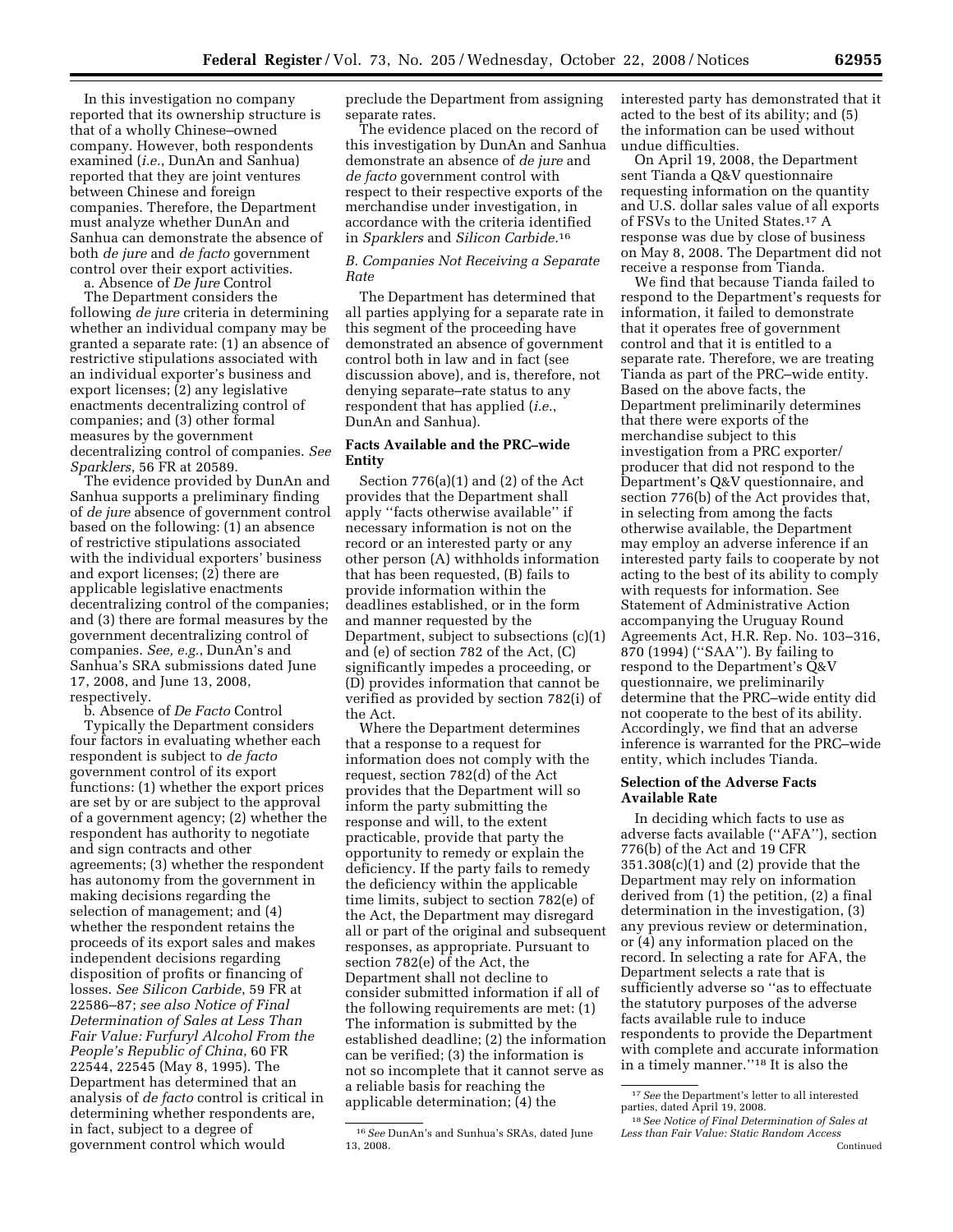Department's practice to select a rate that ensures ''that the party does not obtain a more favorable result by failing to cooperate than if it had cooperated fully."<sup>19</sup>

Generally, the Department finds selecting the highest rate in any segment of the proceeding as AFA to be appropriate.20 It is the Department's practice to select, as AFA, the higher of the (a) highest margin alleged in the petition, or (b) the highest calculated rate of any respondent in the investigation.21 In the instant investigation, as AFA, we have preliminarily assigned to the PRC–wide entity, including Tianda, the highest rate on the record of this proceeding, which in this case is the 55.62 percent margin from the petition.22 The Department preliminarily determines that this information is the most appropriate from the available sources to effectuate the purposes of AFA.

The Department will consider all margins on the record at the time of the final determination for the purpose of determining the most appropriate AFA rate for the PRC–wide entity including Tianda.23

### **Corroboration**

Section 776(c) of the Act provides that, when the Department relies on secondary information rather than on information obtained in the course of an investigation as facts available, it must, to the extent practicable, corroborate that information from independent sources reasonably at its disposal. Secondary information is described as ''information derived from the petition

20*See, e.g., Certain Cased Pencils from the People's Republic of China; Preliminary Results of Antidumping Duty Administrative Review and Intent to Rescind in Part*, 70 FR 76755, 76761 (December 28, 2005), unchanged in *Certain Cased Pencils from the People's Republic of China; Final Results and Partial Rescission of Antidumping Duty Administrative Review*, 71 FR 38366, (July 6, 2006), and accompanying Issues and Decision Memorandum at Comment 10.

21*See Final Determination of Sales at Less Than Fair Value: Certain Cold-Rolled Carbon Quality Steel Products from the People's Republic of China*, 65 FR 34660 (May 21, 2000), and accompanying Issues and Decision Memorandum at ''Facts Available.''

22*See Initiation Notice*.

23*See Notice of Preliminary Determination of Sales at Less Than Fair Value: Saccharin from the People's Republic of China*, 67 FR 79049, 79053-54 (December 27, 2002), unchanged in Notice of *Final Determination of Sales at Less Than Fair Value: Saccharin From the People's Republic of China*, 68 FR 27530 (May 20, 2003).

that gave rise to the investigation or review, the final determination concerning merchandise subject to this investigation, or any previous review under section 751 concerning the merchandise subject to this investigation.''24 To ''corroborate'' means simply that the Department will satisfy itself that the secondary information to be used has probative value.25 Independent sources used to corroborate may include, for example, published price lists, official import statistics and customs data, and information obtained from interested parties during the particular investigation.26 To corroborate secondary information, the Department will, to the extent practicable, examine the reliability and relevance of the information used.27

The AFA rate that the Department used is from the petition.28 Petitioners' methodology for calculating the United States price and NV in the petition is discussed in the initiation notice.29 To corroborate the AFA margin we have selected, we compared that margin to the margins we found for the respondents. We found that the margin of 55.62 percent has probative value because it is in the range of margins we found for the mandatory respondents. Accordingly, we find that the rate of 55.62 percent is corroborated within the meaning of section 776(c) of the Act.

Consequently, we are applying a single antidumping rate--the PRC–wide rate--to producers/exporters that failed to respond to the Department's antidumping questionnaires, or requests for shipment information, or did not apply for a separate rate, as applicable. The PRC–wide rate applies to all entries of the merchandise under investigation except for entries from respondents, DunAn and Sanhua. These companies and their corresponding antidumping duty cash deposit rates are listed below

27*See Tapered Roller Bearings and Parts Thereof, Finished and Unfinished, from Japan, and Tapered Roller Bearings, Four Inches or Less in Outside Diameter, and Components Thereof, from Japan; Preliminary Results of Antidumping Duty Administrative Reviews and Partial Termination of Administrative Reviews*, 61 FR 57391, 57392 (November 6, 1996), unchanged in *Tapered Roller Bearings and Parts Thereof, Finished and Unfinished, From Japan, and Tapered Roller Bearings, Four Inches or Less in Outside Diameter, and Components Thereof, From Japan; Final Results of Antidumping Duty Administrative Reviews and Termination in Part*, 62 FR 11825 (March 13, 1997).

in the ''Preliminary Determination'' section of this notice.

#### **Fair Value Comparisons**

To determine whether sales of FSVs to the United States by the respondents were made at LTFV, we compared constructed export price (''CEP'') to NV, as described in the ''Constructed Export Price'' and ''Normal Value'' sections of this notice.

## **Constructed Export Price**

In accordance with section 772(b) of the Act, CEP is the price at which the subject merchandise is first sold (or agreed to be sold) in the United States before or after the date of importation by or for the account of the producer or exporter of such merchandise or by a seller affiliated with the producer or exporter, to a purchaser not affiliated with the producer or exporter, as adjusted under sections 772(c) and (d) of the Act. In accordance with section 772(b) of the Act, we used CEP for DunAn's and Sanhua's sales because the sales were made by the U.S. affiliate in the United States.

We calculated CEP based on delivered prices to unaffiliated purchasers in the United States.30 In accordance with section 772(d)(1) of the Act, we made deductions from the starting price for billing adjustments, movement expenses, discounts and rebates. We made deductions from the U.S. sales price for movement expenses in accordance with section  $772(c)(2)(A)$  of the Act. These included, where applicable, foreign inland freight from the plant to the port of exportation, ocean freight, U.S. customs duty, U.S. brokerage and handling, U.S. inland freight from port to the warehouse, and warehousing expense. In accordance with section 772(d)(1) of the Act, the Department deducted, where applicable, commissions, credit expenses, inventory carrying costs and indirect selling expenses from the U.S. price, all of which relate to commercial activity in the United States. In addition, we deducted CEP profit in accordance with sections  $772(d)(3)$  and  $772(f)$  of the Act. In accordance with section 773(a) of the

*Memory Semiconductors From Taiwan*, 63 FR 8909, 8932 (February 23, 1998).

<sup>19</sup>*See Brake Rotors From the People's Republic of China: Final Results and Partial Rescission of the Seventh Administrative Review; Final Results of the Eleventh New Shipper Review*, 70 FR 69937, 69939 (November 18, 2005), quoting SAA at 870.

<sup>24</sup>*See Final Determination of Sales at Less Than Fair Value: Sodium Hexametaphosphate From the People's Republic of China*, 73 FR 6479, 6481 (February 4, 2008), quoting SAA at 870. 25*See Id.* 

<sup>26</sup>*See Id.* 

<sup>28</sup>*See Initiation Notice*.

<sup>29</sup>*See Initiation Notice.* 

 $\rm^{30}On$  October 7, 2008, DunAn submitted an unsolicited revised Section C questionnaire response, stating that it was reporting revised standard and actual weights for its sales of FSVs and that, in accordance with these revised weights, it had also revised all reported U.S. selling expenses that had been calculated based on allocations relying on those weights. Due to the timing of this unsolicited submission, and the magnitude of the changes, we are unable to review this submission for purposes of the preliminary determination. However, we will review this submission after issuance of the preliminary determination and will address any issues attendant to this submission at that time.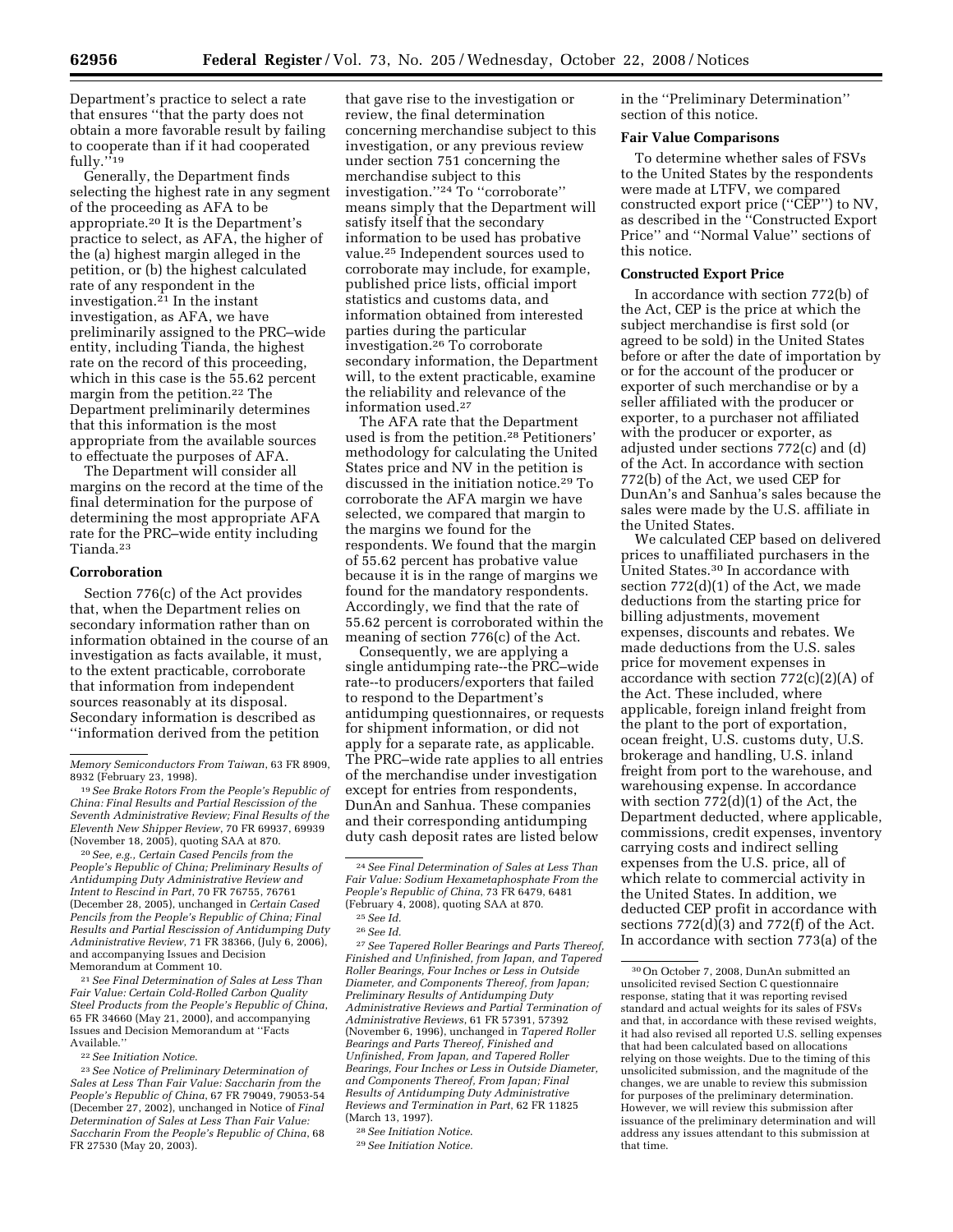Act, we calculated DunAn's and Sanhua's credit expenses and inventory carrying costs based on the Federal Reserve short–term rate.

## **Normal Value**

We compared NV to weighted– average CEPs in accordance with section 777A(d)(1) of the Act. Further, section 773(c)(1) of the Act provides that the Department shall determine the NV using an FOP methodology if the merchandise is exported from an NME and the information does not permit the calculation of NV using home–market prices, third–country prices, or constructed value under section 773(a) of the Act. The Department bases NV on the FOPs because the presence of government controls on various aspects of NMEs renders price comparisons and the calculation of production costs invalid under its normal methodologies. The Department's questionnaire requires that the respondent provide information regarding the weighted– average FOPs across all of the company's plants that produce the subject merchandise, not just the FOPs from a single plant. This methodology ensures that the Department's calculations are as accurate as possible.31

### **Sanhua**

Sanhua reported a quantity of brass bar consumed for the production of self–produced semi–finished valve bodies, a quantity for its claimed brass and copper scrap by–product offsets and quantities for the remaining FOPs used in the production of subject merchandise. We have determined not to grant Sanhua's requested by–product offsets for brass scrap and copper waste because Sanhua did not properly report actual scrap generated and consumed, despite the Department's request in a supplemental questionnaire. *See*  Sanhua'sSupplemental Response, dated September 29, 2008. For the subject merchandise produced by Sanhua that does not incorporate a semi–finished valve body from a toller, we have calculated NV using the reported FOPs, except for the by–product offsets for brass scrap and copper waste.

With respect to the semi–finished valve bodies produced by the toller, Sanhua only reported the FOPs of the brass bar consumed in production. Sanhua did not report the remaining FOPs used by its toller for the

production of semi–finished brass valve bodies. Therefore, valuing only the brass bar would not capture costs associated with the processing of the semi–finished valve body. For the calculation of NV for subject merchandise using a semi– finished valve body from a toller, we applied a surrogate value (''SV'') for semi–finished brass valve bodies directly to the reported standard weight of the brass body. Finally, we determined not to value the reported semi–finished valve body because the reported weights for that input are not sufficient to make the merchandise. *See*  Sanhua's Preliminary Determination Analysis Memorandum, dated concurrently with this notice.

### **DunAn**

In its September 22, 2008, Section D, FOP database, DunAn reported FOPs and a by–product offset for brass scrap. However, its net FOPs (*i.e*, the reported FOPs less the claimed brass scrap by– product offset) were insufficient to account for the reported weight of its finished products. In response to a request from the Department, DunAn reviewed its reporting methodology and submitted a revised FOP database to the Department on October 7, 2008, claiming to have addressed this issue. In the narrative portion of this submission, DunAn stated that it had revised only its claimed brass scrap offset. However, upon reviewing the October 7, 2008, FOP database, we found that DunAn had also revised its reported brass inputs. Due to the timing of this submission, we are unable to address these unidentified data changes with DunAn prior to the preliminary determination. Therefore, for purposes of the preliminary determination, as facts available, we used the FOP data from DunAn's September 22, 2008, submission, but did not grant DunAn's requested by–product offset for brass scrap. We will address this issue further after issuance of the preliminary determination. For further discussion of this issue, please see DunAn's Preliminary Determination Analysis Memorandum.

## **Factor Valuations**

In accordance with section 773(c) of the Act, we calculated NV based on FOPs reported by the respondent for the POI. To calculate NV, we multiplied the reported per–unit factor–consumption rates by publicly available Indian SVs. In selecting the SVs, we considered the quality, specificity, and contemporaneity of the data. As appropriate, we adjusted input prices by including freight costs to make them delivered prices. Specifically, we added

to Indian import SVs a surrogate freight cost using the shorter of the reported distance from the domestic supplier to the factory of production or the distance from the nearest seaport to the factory of production, where appropriate. This adjustment is in accordance with the U.S. Court of Appeals for the Federal Circuit's decision in *Sigma Corp. v. United States*, 117 F. 3d 1401, 1407– 1408 (Fed. Cir. 1997). A detailed description of all SVs used can be found in the Factor Valuation Memorandum.

For this preliminary determination, in accordance with the Department's practice, we used import values from the World Trade Atlas® online ("Indian Import Statistics''), which were published by the Directorate General of Commercial Intelligence and Statistics, Ministry of Commerce of India, which were reported in rupees and are contemporaneous with the POI to calculate SVs for the mandatory respondents' material inputs. In selecting the best available information for valuing FOPs in accordance with section 773(c)(1) of the Act, the Department's practice is to select, to the extent practicable, SVs which are non– export average values, most contemporaneous with the POI, product–specific, and tax–exclusive.32

In those instances where we could not obtain publicly available information contemporaneous with the POI with which to value FOPs, we adjusted the SVs using, where appropriate, the Indian Wholesale Price Index (''WPI''), as published in the *International Financial Statistics* of the International Monetary Fund.

Furthermore, with regard to the Indian import–based SVs, we have disregarded import prices that we have reason to believe or suspect may be subsidized. We have reason to believe or suspect that prices of inputs from Indonesia, South Korea, and Thailand may have been subsidized. We have found in other proceedings that these countries maintain broadly available, non–industry-specific export subsidies and, therefore, it is reasonable to infer that all exports to all markets from these countries may be subsidized.33 We are

<sup>31</sup>*See, e.g., Final Determination of Sales at Less Than Fair Value and Critical Circumstances: Certain Malleable Iron Pipe Fittings From the People's Republic of China*, 68 FR 61395 (October 28, 2003), and accompanying Issues and Decision Memorandum at Comment 19.

<sup>32</sup>*See, e.g., Notice of Preliminary Determination of Sales at Less Than Fair Value, Negative Preliminary Determination of Critical Circumstances and Postponement of Final Determination: Certain Frozen and Canned Warmwater Shrimp From the Socialist Republic of Vietnam*, 69 FR 42672, 42682 (July 16, 2004), unchanged in *Final Determination of Sales at Less Than Fair Value: Certain Frozen and Canned Warmwater Shrimp from the Socialist Republic of Vietnam*, 69 FR 71005 (December 8, 2004).

<sup>33</sup>*See Notice of Final Determination of Sales at Less Than Fair Value and Negative Final*  Continued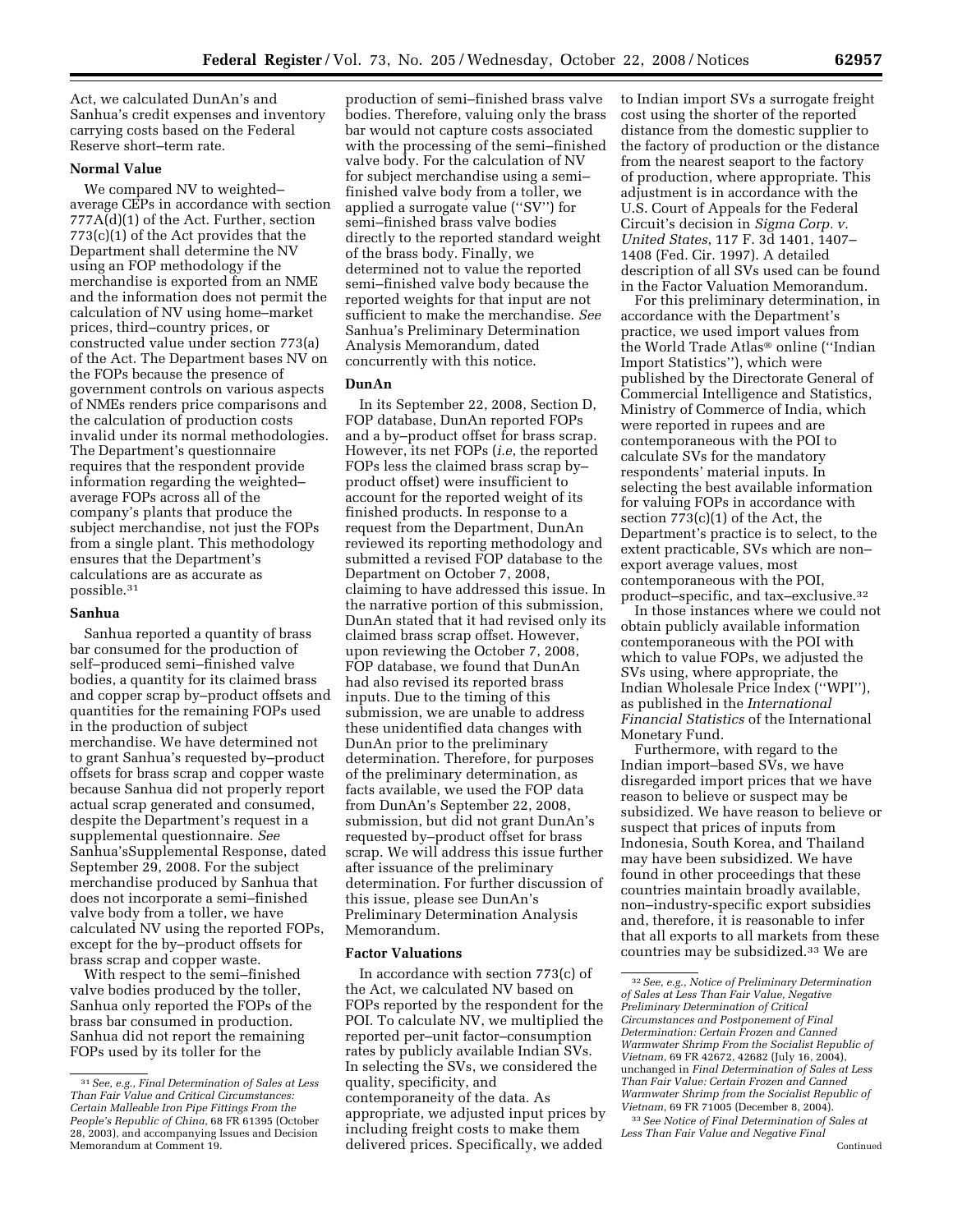also guided by the legislative history not to conduct a formal investigation to ensure that such prices are not subsidized.34 The Department bases its decision on information that is available to it at the time it makes its determination. Therefore, we have not used prices from these countries in calculating the Indian import–based SVs. In addition, we excluded Indian import data from NME countries from our SV calculations.35

We used Indian transport information to value the inland freight cost of the raw materials. The Department determined the best available information for valuing truck freight to be from the following website: http:// www.infobanc.com/logistics/ logtruck.htm. The logistics section of this source contains inland truck freight rates from four major points of origin to 25 destinations in India. The Department obtained inland truck freight rates updated through September 2008 from each point of origin to each destination and averaged the data accordingly. Since this value is not contemporaneous with the POI, we deflated the rate using the WPI. *See*  Factor Valuation Memorandum.

We used three sources to calculate an SV for domestic brokerage expenses. The Department averaged July 2004– June 2005 data contained in the January 9, 2006, public version of Kejriwal Paper Ltd.'s (''Kejriwal'') response submitted in the antidumping duty investigation of lined paper products from India,36 the February 2004–January 2005 data contained in the May 24, 2005, public version of Agro Dutch Industries Limited's (''Agro Dutch'') response submitted in the administrative review of the antidumping duty order on certain preserved mushrooms from India,37 and

36*See Preliminary Determination of Sales at Less Than Fair Value, Postponement of Final Determination, and Affirmative Preliminary Determination of Critical Circumstances in Part: Certain Lined Paper Products from India*, 71 FR 19706 (April 17, 2006), unchanged in *Notice of Final Determination of Sales at Less Than Fair Value, and Negative Determination of Critical Circumstances: Certain Lined Paper Products from India*, 71 FR 45012 (August 8, 2006).

37*See Certain Preserved Mushrooms From India: Preliminary Results of Antidumping Duty Administrative Review*, 70 FR 10597, 10599 (March 4, 2005), unchanged in *Certain Preserved* 

the December 2003–November 2004 data contained in the February 28, 2005, public version of Essar Steel's (''Essar'') response submitted in the antidumping duty administrative review of hot–rolled carbon steel flat products from India.38 The brokerage expense data reported by Kejriwal, Agro Dutch, and Essar in their public versions are ranged data. The Department first derived an average per–unit amount from each source. Then the Department adjusted each average rate for inflation. Finally, the Department averaged the three per–unit amounts to derive an overall average rate for the POI. *See* Factor Valuation Memorandum.

For direct, indirect, and packing labor, consistent with 19 CFR 351.408(c)(3), we used the PRC regression–based wage rate as reported on Import Administration's home page, Import Library, Expected Wages of Selected NME Countries, revised in May 2008, available at http://ia.ita.doc.gov/ wages/index.html. Because this regression–based wage rate does not separate the labor rates into different skill levels or types of labor, we have applied the same wage rate to all skill levels and types of labor reported by the respondent.39 If the NME wage rates are updated by the Department prior to issuance of the final determination, we will use the updated wage rate in the final LTFV determination.

We valued electricity using price data for small, medium, and large industries, as published by the Central Electricity Authority of the Government of India in its publication titled *Electricity Tariff & Duty and Average Rates of Electricity Supply in India*, dated July 2006. These electricity rates represent actual country–wide, publicly available information on tax–exclusive electricity rates charged to industries in India. Since the rates are not contemporaneous with the POI, we inflated the values using the WPI. *See* Factor Valuation Memorandum.

To value factory overhead, selling, general, and administrative expenses (''SG&A'') and profit, we used audited financial statements of Carbac Holdings Ltd. (''Carbac''), an Indian brass valve producer; Upadhaya Valves Manufacturers Private Limited (''Upadhaya''), an Indian producer of

valves and fittings; and Oswal Valves Pvt. Ltd. (''Oswal''), an Indian producer of valves. We did not rely upon three company's financial statements that were placed on the record, namely the financial statements of Brassomatic Pvt. Ltd. (''Brassomatic''), Larsen & Toubro (''L&T''), and Valve Power Engineers Private Limited (''Valve Power''). We did not rely upon the Brassomatic financial statement because it did not report a profit. It is the Department's practice to disregard financial statements with zero profit when there are financial statements on the record of other surrogate companies that have earned a profit. *See Notice of Initiation of Antidumping Duty Investigations: Electrolytic Manganese Dioxide from Australia and the People's Republic of China*, 72 FR 52850 (September 17, 2007), citing *Certain Frozen Warmwater Shrimp from the Socialist Republic of Vietnam: Final Results of the First Antidumping Administrative Review and First New Shipper Review*, 72 FR 52052 (September 12, 2007), and accompanying Issues and Decision Memorandum at Comment 2, section B. Additionally, we did not rely upon L&T's financial statement because L&T's financial statement identifies mixed operations and a significant portion of its business activities is not related to production of comparable merchandise.40 It is the Department's practice to disregard financial statements with mixed operations and significant operations unrelated to production of comparable merchandise where there are sufficient financial statements on the record for producers of comparable merchandise. *See Chlorinated Isocyanurates from the People's Republic of China: Final Results of Antidumping Duty Administrative Review*, 73 FR 159 (January 2, 2008), and accompanying Issues and Decision Memorandum at Comment 10. Further, we did not rely upon Valve Power's financial statement because Valve Power is not a producer of comparable merchandise. Valve Power stated in its financial statement that ''the company is in the business of production & sales of manual operated quarter turn gearboxes required to open & close valves.'' It is the Department's practice to disregard financial statements that indicate that the company is not a producer of identical or comparable merchandise. *See Wooded Bedroom Furniture from the People's Republic of China: Final Results of Antidumping Duty Administrative Review and New* 

*Determination of Critical Circumstances: Certain Color Television Receivers From the People's Republic of China*, 69 FR 20594 (April 16, 2004), and accompanying Issues and Decision Memorandum at Comment 7.

<sup>34</sup>*See Omnibus Trade and Competitiveness Act of 1988*, Conference Report to Accompanying H.R. 3, H.R. Rep. 100-576 at 590 (1988).

<sup>35</sup>For a detailed description of all SVs used for each respondent, *see* Factor Valuation Memorandum.

*Mushrooms From India: Final Results of Antidumping Duty Administrative Review*, 70 FR

<sup>37757 (</sup>June 30, 2005). 38*See Certain Hot-Rolled Carbon Steel Flat Products From India: Preliminary Results of Antidumping Duty Administrative Review*, 71 FR 2018, 2021 (January 12, 2006), unchanged in *Certain Hot-Rolled Carbon Steel Flat Products From India: Final Results of Antidumping Duty Administrative Review*, 71 FR 40694 (July 18, 2006). 39*See* Factor Valuation Memorandum.

<sup>40</sup>*See* DunAn's September 29, 2009, submission at Exhibit 9C.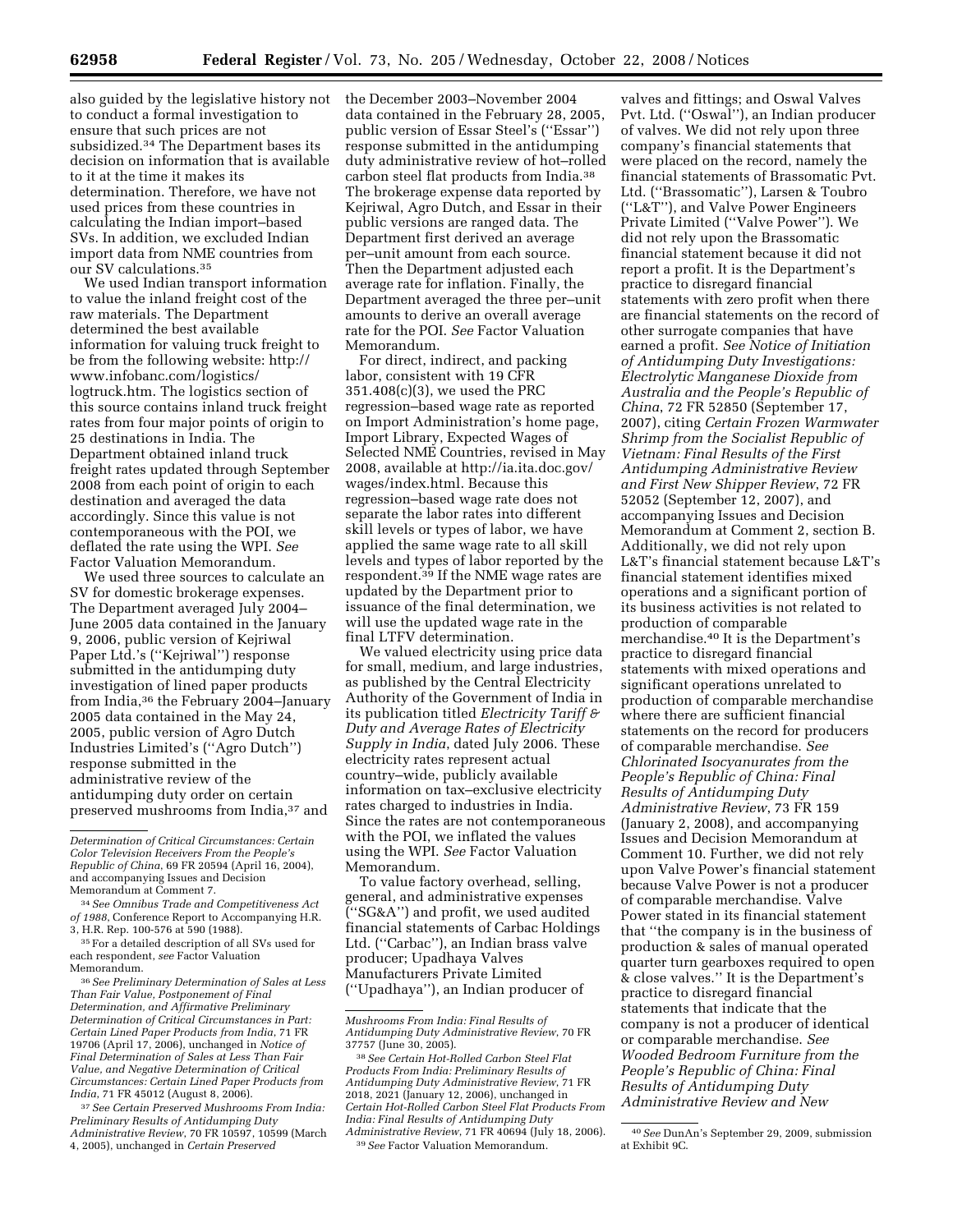*Shipper Review*, 73 FR 49162 (August 20, 2008), and accompanying Issues and Decision Memorandum at Comment 1C. *See* Factor Valuation Memorandum for a full discussion of the calculation of Carbac's, Upadhaya's, Oswal's ratios.

The Department valued water using data from the Maharashtra Industrial Development Corporation (www.midcindia.org) because it includes a wide range of industrial water tariffs. This source provides 386 industrial water rates within the Maharashtra province from June 2003: 193 for the ''inside industrial areas'' usage category and 193 for the ''outside industrial areas'' usage category. Because the value was not contemporaneous with the POI, we adjusted the rate for inflation.

## **Post–Preliminary Determination Supplemental Questionnaire**

In reviewing Sanhua's and DunAn's original and supplemental questionnaire responses, we have determined that certain reported items require additional supplemental information. We expect to issue post–preliminary determination supplemental questionnaires to both Sanhua and DunAn to address these and other deficiencies.

### **Critical Circumstances**

#### A. DunAn and Sanhua

On September 9, 2008, Petitioner alleged that there is a reasonable basis to believe or suspect that critical circumstances exist with respect to the antidumping investigation of FSVs from the PRC. Because Petitioner submitted its critical circumstances allegation more than 20 days before the preliminary determination, the Department is issuing a preliminary finding of critical circumstances with its preliminary determination.41 Section 733(e)(1) of the Act provides that, upon receipt of a timely allegation of critical circumstances, the Department will determine whether there is a reasonable basis to believe or suspect that: (A)(i) there is a history of dumping and material injury by reason of dumped imports in the United States or elsewhere of the subject merchandise or (ii) the person by whom, or for whose account, the merchandise was imported knew or should have known that the exporter was selling the subject merchandise at less than its fair value and that there was likely to be material injury by reason of such sales, and (B) there have been massive imports of the subject merchandise over a relatively short period.

To determine whether the above statutory criteria have been satisfied, the Department examined the following information: (1) evidence presented in Petitioner's September 9, 2008, submission; (2) evidence obtained since the initiation of the LTFV investigation (*i.e.*, import statistics obtained from the ITC Data Web); and (3) the ITC's preliminary material injury determination.42

To determine whether a history of dumping and material injury exists, the Department generally considers current or previous antidumping duty orders on subject merchandise from the country in question in the United States and current orders in any other country with regard to imports of subject merchandise. Petitioner makes no statement concerning a history of dumping with respect to FSVs from the PRC in the United States or elsewhere. Moreover, the Department is not aware of any other antidumping order in the United States or in any country on FSVs from the PRC. Therefore, the Department finds no history of injurious dumping of FSVs from the PRC in accordance with section 733(e)(1)(A)(i) of the Act.

To determine whether an importer knew, or should have known, that the exporter was selling subject merchandise at LTFV in accordance with section  $733(e)(1)(A)(ii)$  of the Act, the Department must rely on the facts before it at the time the determination is made. The Department normally considers margins of 25 percent or more for export price (''EP'') sales and 15 percent or more for CEP sales sufficient to impute importer knowledge of sales at LTFV.43 Petitioner suggests the use of the margins used by the Department at the investigation initiation.44 However, we find the use of the alleged rates in the Petition to be unnecessary in this case because the Department's preliminary determination has found margins of 26.72 percent for DunAn, and 15.41 percent for Sanhua. Based on these margins, the Department preliminarily finds that both DunAn's and Sanhua's importers knew, or should have known, that DunAn and Sanhua were selling subject merchandise at LTFV.

To determine whether an importer knew or should have known that there

was likely to be material injury caused by reason of such imports consistent with section  $733(e)(1)(A)(ii)$  of the Act, the Department normally will look to the preliminary injury determination of the ITC. If the ITC finds a reasonable indication of present material injury to the relevant U.S. industry, the Department will determine that a reasonable basis exists to impute importer knowledge that material injury is likely by reason of such imports.45 In the instant case, the ITC preliminarily determined that material injury to the domestic industry exists due to imports of FSVs from the PRC, which are alleged to be sold in the United States at LTFV and, on this basis, the Department imputes knowledge of the likelihood of injury to Petitioner. *See ITC Preliminary Determination*.

As DunAn and Sanhua meet the first prong of the critical circumstances test according to section  $733(e)(1)(A)(i)$  of the Act, the Department must examine whether imports from DunAn and Sanhua were massive over a relatively short period. Section 733(e)(1)(B) of the Act provides that the Department will preliminarily determine that critical circumstances exist if there is a reasonable basis to believe or suspect that there have been massive imports of the subject merchandise over a relatively short period.

Section 351.206(h)(1) of the Department's regulations provides that, in determining whether imports of the subject merchandise have been ''massive,'' the Department will normally examine (i) the volume and value of the imports, (ii) seasonal trends, and (iii) the share of domestic consumption accounted for by the imports. In addition, 19 CFR 351.206(h)(2) provides that, ''In general, unless the imports during the relatively short period . . . have increased by at least 15 percent over the imports during an immediately preceding period of comparable duration, the Secretary will not consider the imports massive.''

Section 351.206(i) of the Department's regulations defines ''relatively short period'' as generally the period beginning on the date the proceeding begins (*i.e.*, the date the petition is filed) and ending at least three months later. This section provides further that, if the Department ''finds that importers, or exporters or producers, had reason to believe, at some time prior to the beginning of the proceeding, that a proceeding was likely,'' the Department

<sup>41</sup>*See* 19 CFR 351.206(c)(2)(ii).

<sup>42</sup>*See ITC Preliminary Determination*.

<sup>43</sup>*See, e.g., Notice of Final Determination of Sales at Less Than Fair Value and Affirmative Final Determination of Critical Circumstances: Glycine from Japan*, 72 FR 67271 (November 28, 2007), and accompanying Issues and Decisions Memorandum at Comment 4.

<sup>44</sup>*See* Petitioner's September 9, 2008, submission at 3-4, citing *Initiation Notice*.

<sup>45</sup>*See, e.g., Final Determination of Sales at Less Than Fair Value: Certain Cut-To-Length Carbon Steel Plate from the People's Republic of China*, 62 FR 61964 (November 20, 1997).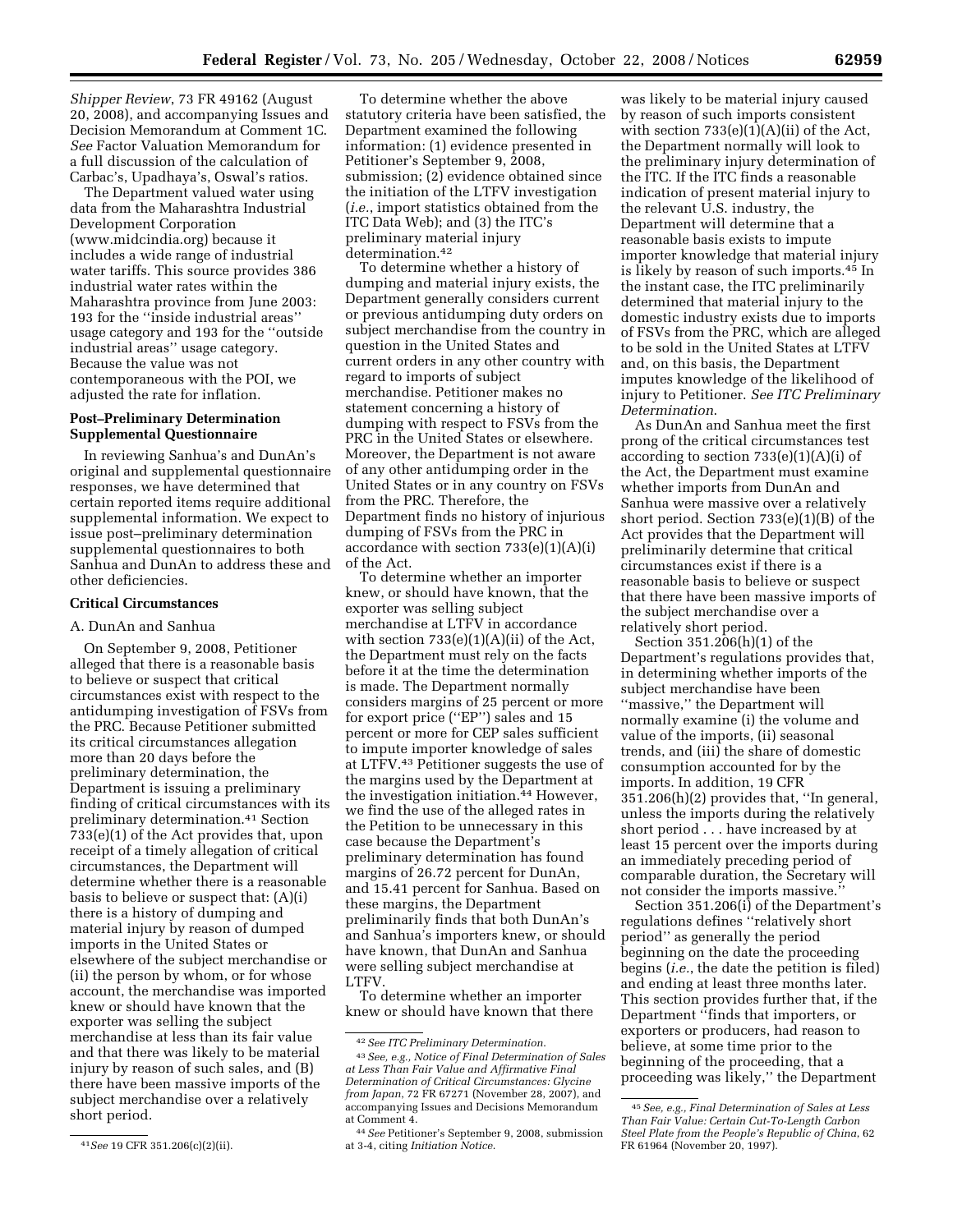may consider a period of not less than three months from that earlier time. The Department normally compares the import volumes of the subject merchandise for at least three months immediately preceding the filing of the petition (''base period'') to a comparable period of at least three months following the filing of the petition (''comparison period''). Imports normally will be considered massive when imports during the comparison period have increased by 15 percent or more compared to imports during the base period.46

Petitioner based its allegation of critical circumstances in this investigation on the increase in imports of FSVs that began with the filing of the antidumping duty petition on March 19, 2008. The Department's practice is to rely upon the longest period for which information is available from the month that the petition was filed through the date of the preliminary determination.47

Generally, the Department's approach has been to examine overall industry imports as well as company–specific imports to corroborate whether massive imports have occurred within the designated comparative period, that is, the point at which importers had reason to believe that a proceeding was likely. *See Notice of Final Determination of Sales at Less Than Fair Value: Hot– Rolled Flat–Rolled Carbon–Quality Steel Products from Japan*, 64 FR 24329 (May 6, 1999); *see also Notice of Final Determinations of Sales at Less Than Fair Value: Certain Cold–Rolled Flat– Rolled Carbon–Quality Steel Products From Argentina, Japan and Thailand*, 65 FR 5520, 5527 (February 4, 2000). However, the Department is unable to rely on the ITC Data Web for imports within the HTSUS subheadings identified in the scope of the investigation because those HTSUS subheadings are basket categories that may include non–subject merchandise. Petitioner has acknowledged that the HTSUS data, in and of itself, is not a reliable measure to be used in the instant investigation as the HTSUS subheadings are basket categories that contain many types of merchandise. For example, HTSUS 8481.80.10.95 is a category for high–pressure valves, cocks, and taps and HTSUS

8415.90.80.85 is a category for generic air conditioner parts.48 Additionally, Petitioner contends that parties misreport under the HTSUS system.49 Finally, Petitioner cites that one of the HTSUS subheadings is reported in units rather than kilograms.50 Lacking information on whether there was a massive import surge, the Department is unable to determine whether there have been massive imports of FSVs from the PRC.

On September 30, 2008, the Department requested that both DunAn and Sanhua provide the quantity and value of their monthly shipments of FSVs to the United States for the period November 2007 through August 2008. We received DunAn's and Sanhua's responses on October 14, 2008. Because we received DunAn's and Sanhua's information one day before the preliminary determination, we are unable to review this information prior to making our preliminary determination; however, we will review this information for purposes of the final determination. Thus, lacking the appropriate subject merchandise– specific information on whether there was a massive import surge, the Department is unable to determine, with the necessary accuracy, whether there have been massive imports of FSVs from the PRC during the designated relatively short period. *See Notice of Preliminary Determination of Sales at Less Than Fair Value and Affirmative Preliminary Determination of Critical Circumstances: Wax and Wax/Resin Thermal Transfer Ribbons From Japan*, 68 FR 71072, (December 22, 2003). Consequently, the criteria necessary for determining affirmative critical circumstances have not been met and, therefore, the Department preliminarily determines that critical circumstances do not exist for imports of FSVs from the PRC.

The Department will issue a final determination concerning critical circumstances for DunAn and Sanhua for FSVs from the PRC when it issues the final determination in the instant investigation. In making our final determination, we will examine the company–specific shipment data from DunAn and Sanhua to determine if critical circumstances existed for these two companies. Additionally, the Department has requested and will examine a sampling of entry packages from U.S. Customs and Border Protection (''CBP'') for certain entries of FSVs during the base and comparison periods in our analysis for the final determination.

# B. PRC–Wide Entity

The Department follows the traditional critical circumstances criteria with respect to the companies covered in the PRC–wide entity.51 First, in determining whether there is a reasonable basis to believe or suspect that an importer knew or should have known that the exporter was selling FSVs at LTFV, we look to the PRC–wide rate.52 The dumping margin for the PRC–wide entity is 55.62 percent, which is more than the 15 percent threshold necessary to impute knowledge of dumping consistent with section  $733(e)(1)(A)(ii)$  of the Act. Second, based on the ITC's preliminary material injury determination, we also find that importers knew or should have known that there would be material injury from the dumped merchandise consistent with 19 CFR 351.206.53

Finally, with respect to massive imports, the Department's general approach is to examine CBP data on overall imports from the country in question to see if the Department could ascertain whether an increase in shipments occurred within a relatively short period following the point at which importers had reason to believe that a proceeding was likely.54 However, we are unable to rely on information supplied by CBP because in this investigation the HTSUS subheadings listed in the scope of the investigation are basket categories that include non– subject merchandise. Lacking information on whether there was a massive import surge for the PRC–wide entity, we are unable to determine whether there have been massive imports of FSVs from the producers included in the PRC–wide entity.55

Consequently, the criteria necessary for determining affirmative critical circumstances have not been met.

54*See, e.g., Notice of Final Determination of Sales at Less Than Fair Value: Hot-Rolled Flat-Rolled Carbon-Quality Steel Products from Japan*, 64 FR 24329 (May 6, 1999).

55*See, e.g., Notice of Preliminary Affirmative Countervailing Duty Determination and Preliminary Negative Critical Circumstances Determination: Certain Lined Paper Products from India*, 71 FR 7916 (February 15, 2006).

<sup>46</sup>*See* 19 CFR 351.206(h)(2). 47*See Notice of Preliminary Determination of Sales at Less Than Fair Value, Postponement of Final Determination, and Affirmative Preliminary Critical Circumstances Determination: Certain Orange Juice from Brazil*, 70 FR 49557 (August 24, 2005), unchanged in *Notice of Final Determination of Sales at Less Than Fair Value and Affirmative Final Determination of Critical Circumstances: Certain Orange Juice from Brazil*, 71 FR 2183 (January 13, 2006).

<sup>48</sup>*See* Petitioner's September 9, 2008, submission at 6.

<sup>49</sup> *Id.* 

<sup>50</sup> *Id.* 

<sup>51</sup>*See, e.g., Certain New Pneumatic Off-The-Road Tires from the People's Republic of China: Affirmative Preliminary Determination of Critical Circumstances*, 73 FR 21312 (April 21, 2008), unchanged in *Certain New Pneumatic Off-the-Road Tires from the People's Republic of China: Final Affirmative Determination of Sales at Less than Fair Value and Partial Affirmative Determination of Critical Circumstances*, 73 FR 40485 (July 15, 2008). 52*See Id.* 

<sup>53</sup>*See ITC Preliminary Determination*.